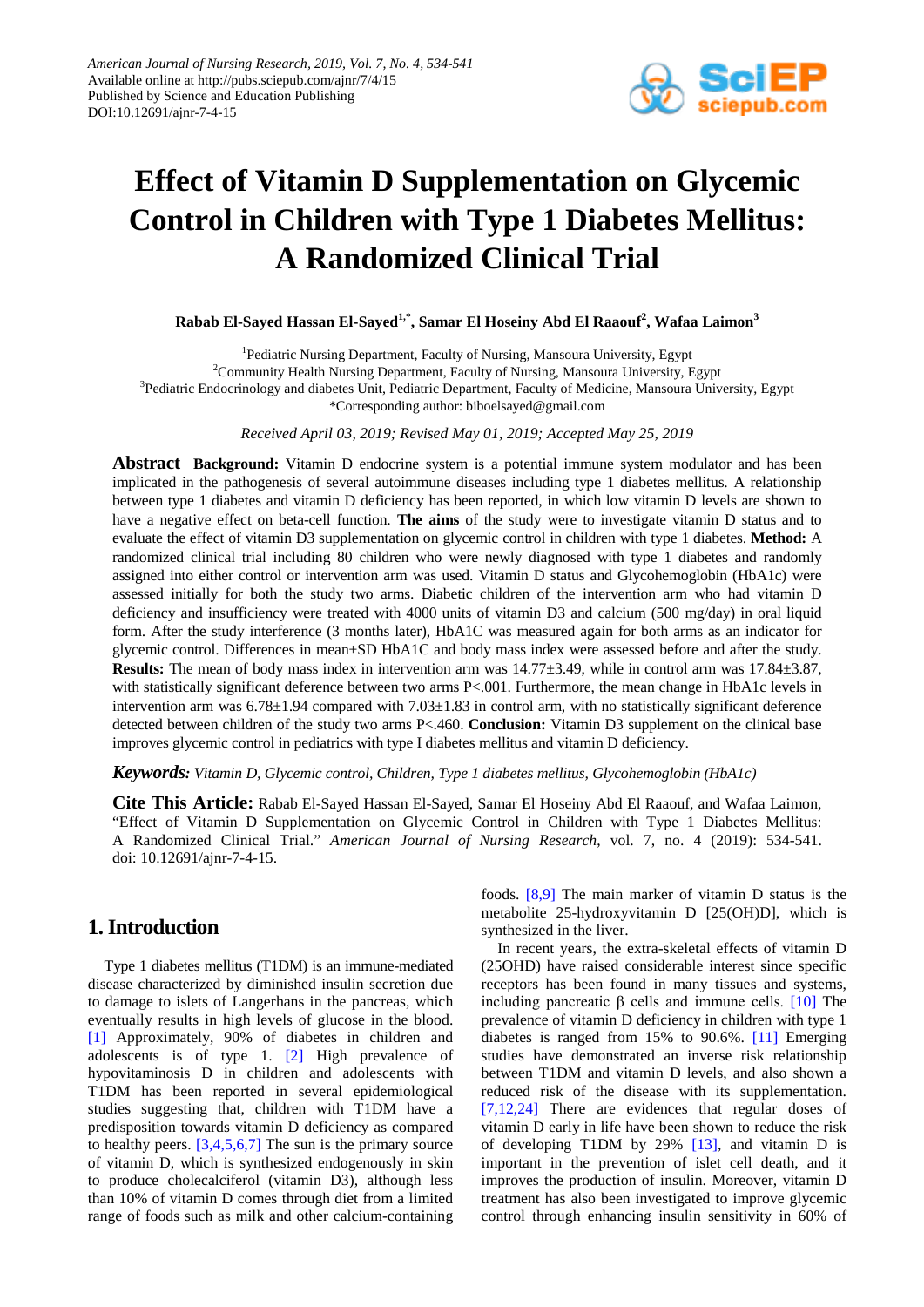pediatric patients with type 1 diabetes. These effects have been mainly attributed to the immuno-modulatory actions of vitamin D. [\[14,15\]](#page-7-5)

A recent meta-analysis of case-control studies showed 25OHD levels were lower than 5.69 ng/ml in children with T1DM compared with healthy controls. [\[16\]](#page-7-6) This reduction seems to be higher in subjects with diabetic ketoacidosis. [\[4\]](#page-6-3) Another two studies involved children and adolescents presented that, low levels of vitamin D have been associated with insulin resistance in children with type 1 diabetes, and those at risk for diabetes and vitamin D and calcium supplementation improved glycemic control in a 12-week. [\[12,17\]](#page-7-7) In addition, it seems that low 25OHD levels produce an inflammatory status in pancreatic islets, leading to disequilibrium in insulin sensibility and secretion, with consequently insulin resistance and T2DM, which nowadays affects 10% of children population. [\[18,21\]](#page-7-8) Moreover, vitamin D seems to affect glucose homeostasis via a direct effect on β cells and an indirect effect through calcium regulation, since insulin secretion is calcium-dependent. [\[10,19\]](#page-7-1)

## **1.1. Problem Statement**

However, the impact of 25OHD status on metabolic control is debated with no sufficient evidence to recommend screening children who are at risk for vitamin D deficiency or to prescribe vitamin D supplementation to attain the benefits of glycemic control for subjects with type 1 diabetes mellitus is still unclear [\[12,15,20\].](#page-7-7)

# **1.2. Aim**

This study was aimed to investigate vitamin D status and to evaluate the effect of vitamin D3 supplementation on glycemic control in children with type 1 diabetes mellitus.

#### **Outcome measures**

**The primary outcome** was to assess the mean difference in glycohemoglobin (HbA1c) levels of diabetic children; however **the secondary outcome** was to assess the mean difference in body mass index of diabetic children in both the study two arms over the study intervention period (three months).

### **1.3. Research Hypothesis**

It is hypothesized that: vitamin D3 supplementation may improve glycemic control in children with type 1 diabetes mellitus who are vitamin D deficient, and insufficient.

## **2. Subjects**

#### **2.1. Study Design**

A randomized clinical trial was used.

#### **2.2. Setting**

The study was conducted at endocrinology outpatients' clinic - Children Hospital affiliated to Mansoura University, a tertiary care teaching hospital.

### **2.3. Study Sample**

Children who were newly diagnosed with type 1 diabetes mellitus and had vitamin D deficiency, or insufficiency, which indicated by its levels of less than 20 ng/ml or 21–29 ng/ml respectively [\[22\]](#page-7-9) were recruited in this study.

Data were collected throughout 6 months, started from September 2018 to March 2019. In this period, 80 children who were above 2 years old, and recently determined through two fasting blood glucose level greater than 126 mg/dl or HbA1c cut point of  $\geq 6.5\%$  as diabetic patients [\[23\],](#page-7-10) and those who presented to the pediatric intensive care unit with diabetic ketoacidosis (DKA) at first time were included. Children with hepatic or renal problem s or those who receive any drug therapy that may affect vitamin D (VD) metabolism were excluded from the study sample. All children enrolled in the study were followed up during their regular screening visits to endocrinology outpatient's clinic to assess glycemic control, and especially children of the intervention arm were assessed for the side effects of VD supplementation if any.

#### **Sampling**

A cluster random sampling technique was applied to assign children with the previously mentioned criteria into intervention and control arms. Cluster was classified based on day of attendance to the study setting (outpatients' clinic). Flip of a coin was used as a first step to determine day of intervention arm and day for control arm. Head (Saturday) assigned to intervention arm and tail (Tuesday) was assigned to control arm, until the required sample size was completed.

For sample size calculation, a similar study from Saudi Arabia [\[24\]](#page-7-11) showed that, vitamin D supplementation for 12 weeks reduced HbA1c by 10% with a standard deviation of 2.4. It was estimated that at least 24 children in each arm (intervention or control) would be required to achieve 80% power;  $\alpha=0.05$  and two sided 95% CI to detect a mean difference of 2 % in HbA1c between the study two arms.

#### **Power analysis**

Usage of Medcalc software, with a 95% confidence interval and 80% power of test revealed that, 74 children at least (37 in both intervention and control arms) were required to test the current study hypothesis. This number was increased to 80 children (42 in intervention arm and 38 in control arm) to overcome dropout.

#### **2.4. Tools of Data Collection**

Data were collected by using children's health assessment structure interview sheet. It was developed by the researchers based upon relevant literature. This tool was consisted of three parts:

#### **Part I: Children's socio-demographic characteristics**

This part was aimed to collect socio-demographic characteristics for both intervention, and control arms before the intervention such as: age, sex, birth order and level of education.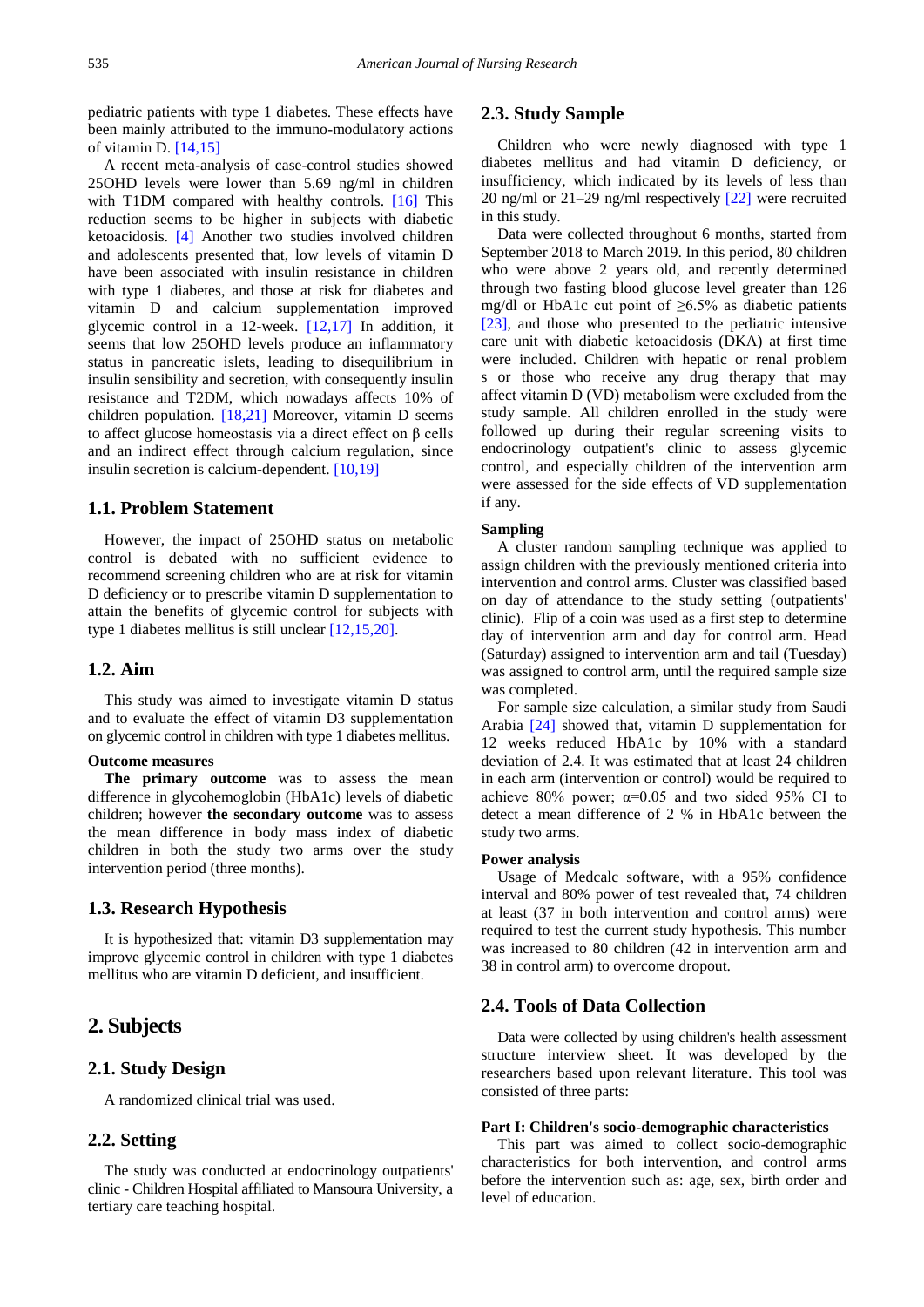#### **Part II: Children's current health history**

It was used to assess children's weight, height and body mass index (BMI). It also covered the prescribed treatment for T1DM, including the total daily requirement of insulin (units/Kg/day), and type of insulin. This part had been used before the intervention for both the intervention, and control arms.

#### **Part III: Children's laboratory investigations**

This part of the tool addressed HbA1c that was investigated and recorded before, and after the interference for both intervention, and control arms. Additionally, vitamin D status was assessed and recorded before the intervention for both intervention, and control arms.

# **3. Method**

#### **Preparation phase**

- It was started with the administrative process, in which an official letter was issued from the Faculty of Nursing; Mansoura University to the director of endocrinology outpatients' clinic-Children Hospital to permit the researchers to carry out the study.
- The tool of data collection was developed by the researchers after thorough review of the current related literature.
- The developed tool was tested for its validity and reliability. The content validity of the tool was assessed by 5 experts in the field of pediatric nursing, community health nursing, and pediatric medicine. Recommended modifications were made accordingly. Moreover, the tool reliability was tested by using Cronbach's alpha test ( $\alpha$ = .86).

#### **Ethical consideration**

The study proposal was approved by the Research Ethics Committee of Faculty of Nursing, Mansoura University. The legal guardians (parents) of the participants' children and older children who were 7 years old or above were informed about the aims, procedure, expected outcomes, and potential risks of the study. They were assured that allowing their children to participate in the study is voluntary, and if they refused, this would not affect the health care services they received. They have the rights to ask any question and, withdraw at any time from the study without giving any reason. Legal guardians were also assured that their children's personal data would be kept confidential, and the results would not be directly linked to the children's personal data. Parents and older children were given simple explanation about the stages of the study. An informed consent was obtained from the legal guardians conveyed that they accept to allow their children to participate in the study. An assent was obtained from older children who accept to take part in the study. Safety monitoring was applied in this study. All children were followed up in the endocrinology outpatients' clinic monthly for a total duration of 3 months to detect any adverse effects, especially for the children in intervention arm who were monitored for signs and symptoms of vitamin D toxicity (vomiting, polyuria and gastritis) by a qualified pediatrician (third investigator). If any adverse effect appears, the child was immediately admitted into the Children Hospital and received immediate treatment and care. In this case, the primary investigator was provided a report to the Research Ethics Committee within 24 hours of the occurrence of the adverse event.

#### **Exploratory phase**

#### **Pilot study**

Face validity of the developed tool was tested by applying a pilot study on 10% (8 children) of the study sample who were included within the participants for cost benefit effect (the laboratory investigations were very expensive). The aim of the pilot study was to test the clarity and the applicability of the data collection tool. There were no modifications required to be done.

#### **Operational phase/fieldwork**

This randomized controlled trial was conducted in the study setting, and during the study period that previously mentioned. Due approval from the Research Ethics Committee of Faculty of Nursing, Mansoura University was obtained, accordingly informed consent from the children's legal guardians who their children were newly diagnosed with T1DM was signed. Inclusion of children in the study started with a confirmation that the child has type 1 diabetes based on elevated two fasting blood glucose level (>126 mg/dl) or HbA1c cut point of  $\geq 6.5\%$ , or when the child presented to the pediatric intensive care unit with the manifestations of diabetic ketoacidosis for the first time. The same inclusion and exclusion criteria were applied to assign diabetic children in the study two arms; intervention (n=42) and control (n=38). Data about socio-demographic characteristics, current health history, and body mass index of the participants were collected, and accordingly, the dose of insulin therapy including daily requirement were estimated for all children. The intervention arm was received oral calcium supplementation in a dose of 500 mg/day in addition to vitamin D3 (cholecalciferol) in a dose of 4000 IU oral liquid once a day for 3 months in addition to insulin. On the other hand, only insulin was prescribed for children of the control arm. The primary outcome variable was the mean difference in HbA1c levels after 3 months from the interference. Vitamin D dosage was calculated using upper limit of VD intake as per Practical Guidelines for the Supplementation of Vitamin D and the Treatment of Deficits in Central Europe, 2013 and Endocrine Society clinical practice guideline, 2011. [\[25,26\]](#page-7-12) Laboratory investigations in the form of plasma HbA1c, and serum 25-OHD were measured at baseline, and then HbA1c repeated after 3 months. The compliance to vitamin D and calcium supplementation were recorded.

Legal guardians and older children of both arms were counseled regarding importance of compliance to the treatment regimen at home. A free glucometer was issued to each child, along with a diabetic diet chart and a diabetes information handout for the parents or diabetic children according to their level of understanding. Insulin doses were titrated by a Pediatric Endocrinologist who was involved in the study. All children followed up throughout the study period. Legal guardians were contacted over phone if the monthly follow up date was missed.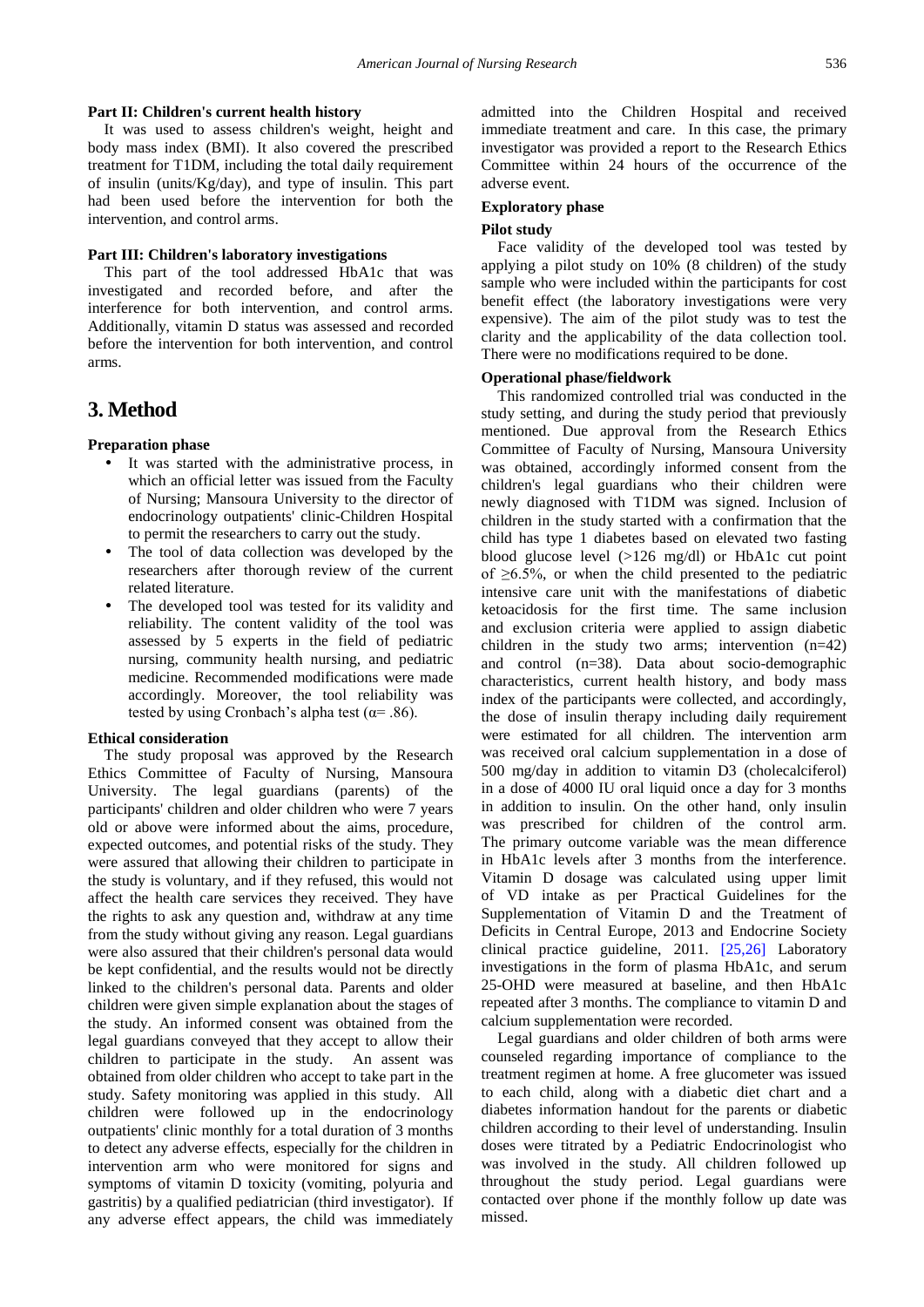#### **Data collection technique**

- The researchers were attended the endocrinology outpatients' clinic for 2 days/week (Saturday and Tuesday). These two days were allocated for diabetic children's diagnosis and their follow-up visits.

- At the beginning of the interview, the researchers were communicated with the children's legal guardian(s), introduced themselves and provided simple, comprehensive information about the study. If any of the child's parents refused to allow her/his child to participate in the study, another participant was selected.

- Diabetic children were randomly assigned either to an intervention arm (who received vitamin D3 and calcium supplementation orally) and a control arm (who received standard of care).

- The researchers were collected and recorded the required data from eligible children or their guardians, using health assessment structure interview sheet. The pre-planned laboratory investigations were done in CAP accredited medical lab at the expense of the researchers for both the study two arms.

- A pediatrician, (a member of the research team) who has a PhD degree, and is working at the Pediatric Endocrinology and Diabetes Unit was responsible for estimating and describing the doses of vitamin D and calcium supplementation. Moreover, many instructions were given to the legal guardians of the participants' children in both the study two arms to control blood sugar spikes with diet, insulin administration, as well as exercise.

- Concerning the laboratory investigations; vitamin D status was assessed by measuring the concentration of 25-hydroxyvitamin D [25(OH)D] in the children's serum. Levels of 25(OH)D were interpreted as deficiency  $(\leq 20 \text{ ng/ml or } \leq 50 \text{ nmol/L})$ , insufficiency (21–29 ng/ml or 52.5-72.5 nmol/L), and sufficiency (30-100 ng/ml ng/ml or 75-250 nmol/L). The glycohemoglobin levels are defined based on the control of diabetes, as good control (HbA1C<7.8%), fair control (HbA1C:7.8%-9.9%), and poor control (HbA1C>9.9%). [\[27\]](#page-7-13)

#### **Statistical analysis**

Data were analyzed using SPSS (Standard for Statistical Product and Service Solutions) version 24 to obtain the results and differentiate between the study two arms. Quantitative data like 25-OHD levels, HbA1c, insulin dose/day were represented using mean±SD. Comparison of quantitative data over the study time 2 points between the study two arms were done using a paired t-test. A p-value  $\langle 0.05 \rangle$  was considered significant.

# **4. Results**

[Table 1](#page-4-0) showed the homogeneous matching in baseline characteristics, metabolic parameters and differences at time zero in both intervention and control arms. This is obvious in the ratio between female to male that was 22: 20 in intervention arm and 20: 18 in control arm, there was no statistically significant deference between two arms P=.982. Child's birth order was first, second and third representing 35.7%, 40.5% and 23.8% in intervention arm and 44.7%, 36.8% and 18.4% in control arm respectively, there was no statistically significant deference between two arms P=.688. Elementary level of education was 71.4% and 76.3% in both intervention and control arms respectively, there was no statistically significant deference between two arms P=.642.

<span id="page-3-0"></span>

**Figure 1. Percentage distribution of vitamin D status in both the intervention and control arms at T0 (n=80)**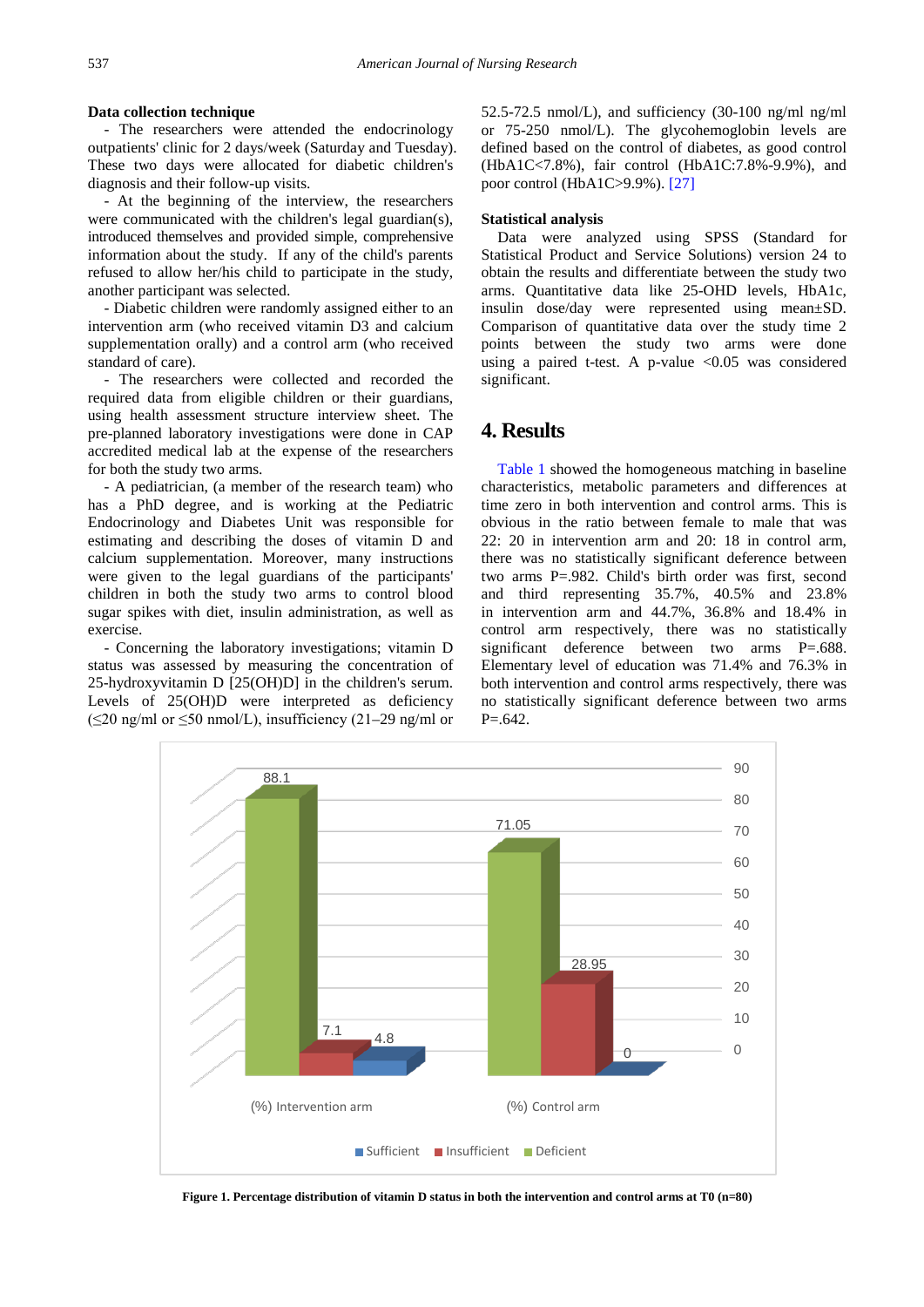In relation to mean age, it was found 8.40±3.32 and 8.87±3.13 years old in both intervention and control arms respectively, there was no statistically significant deference between two arms P=.522. Body mass index means in both intervention and control arms were 17.11±3.99 and 18.61±4.00 respectively, there was no statistically significant deference between two arms P=.095. Mean of diagnostic HbA1c levels was 10.62±1.69 and 11.09±1.72 in both intervention and control arms respectively, there was no statistically significant deference between two arms P=.222. Mean of metabolite 25-hydroxyvitamin D levels in both intervention and control arms was 15.59±6.96 and 15.57±5.75 ng/ml respectively, there was no statistically significant deference between two arm P=.992. Mean of insulin requirement was  $0.930 \pm 0.325$  and 0.869±0.303 IU/kg/day in both intervention and control arms respectively, there was no statistically significant deference between two arm P=.384. Finally, doses of vitamin D supplementation and calcium were 4000 IU/day and 500 mg/day respectively for intervention arm only.

On the other hand, [Table 1](#page-4-0) at time one (after 3 months) clarified that 92.86% of intervention arm were kept on taking calcium (Ca+) and vitamin D supplementations. The mean difference of BMI of intervention arm was 14.77±3.49, while in control arm was 17.84±3.87, with statistically significant deference between two arms P<.001. Furthermore, the mean difference of HbA1c in intervention arm was 6.78±1.94, while in control arm was 7.03±1.83, with no statistically significant deference detected between children in the two arms P<.460.

[Table 2](#page-5-0) and [Figure 1](#page-3-0) declared that 88.10% of children in intervention arm had vitamin D deficiency compared to 71.05% in the control arm at time zero. There was no statistically significant deference between the study two arms P= .403.

[Table 3](#page-5-1) and [Figure 2](#page-5-2) illustrated that 88.10% of intervention arm had good control over HbA1C level compared to 76.32% in the control arm at time one. There was no statistically significant deference between the study two arms P= .493.

**Table 1. Baseline characteristics, metabolic parameters and differences in both the intervention and control arms at the onset of T1DM diagnosis (T0) and 3 months later (T1) [n=80]**

<span id="page-4-0"></span>

| <b>Variable</b>                                          | All                | <b>Intervention arm</b> | Control arm       | Test of Sig.                             |
|----------------------------------------------------------|--------------------|-------------------------|-------------------|------------------------------------------|
| T0 (at the onset of T1DM diagnosis)                      |                    |                         |                   |                                          |
| Number (%)                                               | 80 (100)           | 42(52.5)                | 38 (47.5)         |                                          |
| Mean age $(ys) \pm SD$                                   | $8.62 \pm 3.22$    | $8.40 \pm 3.32$         | $8.87 \pm 3.13$   | $t = .643$<br>$P = .522$                 |
| Female: Male                                             | 42:38              | 22:20                   | 20:18             | $X^2 = .001$<br>$P = .982$               |
|                                                          | First              | 15(35.7)                | 17(44.7)          |                                          |
| Child's birth order, No. (%)                             | Second             | 17 (40.5%)              | 14(36.8)          | $X^2 = .747$                             |
|                                                          | Third              | 10(23.8)                | 7(18.4)           | $P = .688$                               |
|                                                          | Below age          | 3(7.1)                  | 4(10.5)           |                                          |
| Child's level of education, No. (%)                      | Kindergarten       | 8(19.0)                 | 5(13.2)           | $X^2 = 2.516$                            |
|                                                          | Elementary         | 30(71.4)                | 29(76.3)          | $P = .642$                               |
|                                                          | Secondary          | 1(2.4)                  | 0(0.0)            |                                          |
| Mean weight±SD                                           | $32.01 \pm 15.25$  | 29.47±13.77             | 34.82±16.47       | $t=1.566$<br>$P = .122$<br>$t = .992$    |
| Mean height $\pm SD$                                     | $130.34 \pm 19.67$ | $128.25 \pm 18.01$      | 132.66±21.37      | $P = .324$                               |
| Mean BMI±SD                                              | $17.82{\pm}4.04$   | $17.11 \pm 3.99$        | $18.61 \pm 4.00$  | $t = 1.688$<br>$P = .095$<br>$t = 1.232$ |
| Mean diagnostic HbA1c levels $(\%)\pm SD$                | $10.85 \pm 1.71$   | $10.62 \pm 1.69$        | $11.09 \pm 1.72$  | $P = .222$<br>$t = .011$                 |
| Mean $25(OH)D$ levels (ng/ml) $\pm SD$                   | 15.58±6.37         | $15.59 \pm 6.96$        | $15.57 + 5.75$    | $P = .992$<br>$t = .876$                 |
| Mean insulin requirement ( $IU/kg/day$ ) $\pm SD$        | $0.901 \pm 0.314$  | $0.930+0.325$           | $0.869 \pm 0.303$ | $P = .384$                               |
| Dose of Vitamin D supplementation (IU/day)               | 4000               | 4000                    |                   |                                          |
| Dose of Calcium (mg/day)                                 | 500                | 500                     |                   |                                          |
| T1 (after 3 months)                                      |                    |                         |                   |                                          |
| Number (%)                                               | 80 (100)           | 42(52.5)                | 38 (47.5)         |                                          |
| Mean weight±SD                                           | 29.36±14.19        | $25.60 \pm 11.91$       | $33.51 \pm 15.46$ | $t = 2.542$<br>$P = .013$                |
| Mean height±SD                                           | $130.91 \pm 19.63$ | 125.88±18.02            | 133.24±21.26      | $t = 1.002$<br>$P = .320$                |
| Mean difference of BMI±SD                                | $16.23 \pm 3.96$   | $14.77 \pm 3.49$        | $17.84 \pm 3.87$  | $t = 3.712$<br>P < 001                   |
| Compliance to $Ca+$ and Vitamin D supplementation $(\%)$ | 92.86%             | 92.86%                  |                   |                                          |
| Mean difference of HbA1c levels (%)±SD                   | $6.90 \pm 1.88$    | $6.78 \pm 1.94$         | $7.03 \pm 1.83$   | $t = .747$<br>$P = < 460$                |

**BMI, body mass index; SDS, standard deviation score. \*p < 0.05.**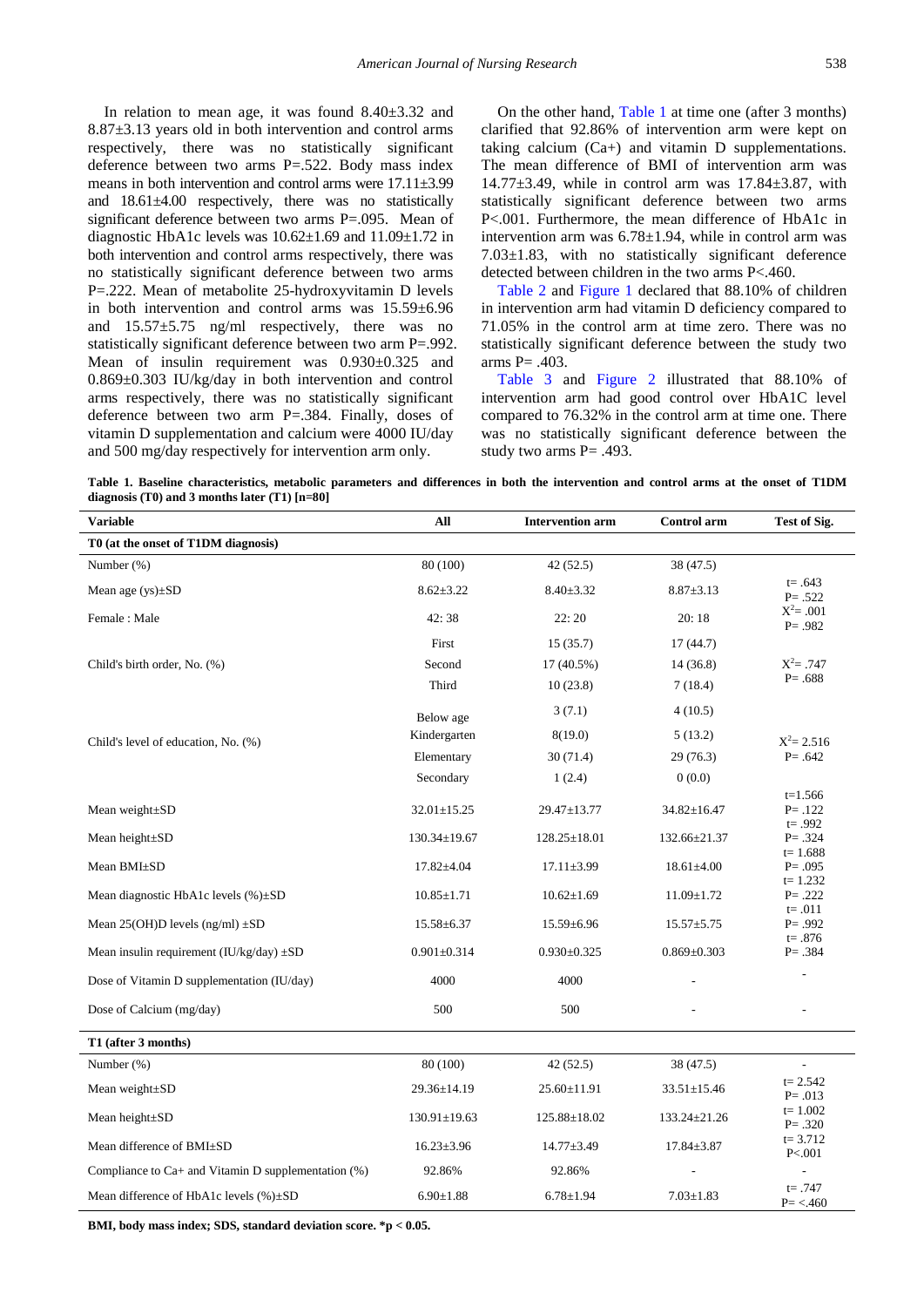**Table 2. Vitamin D status in both the intervention and control arms at T0 (n=80)**

<span id="page-5-0"></span>

| Vitamin D status | Intervention arm $(\% )$ | Control arm $(\% )$ | <b>Test of Significance</b> |  |
|------------------|--------------------------|---------------------|-----------------------------|--|
| Deficient        | 88.10                    | 71.05               |                             |  |
| Insufficient     | 7.10                     | 28.95               | $X^2 = 75.322$              |  |
| Sufficient       | 4.80                     | 0.0                 | $P = .403$                  |  |

|  |  | Table 3. Hemoglobin A1c levels in both the intervention and control arms at T1 (n=80) |  |  |
|--|--|---------------------------------------------------------------------------------------|--|--|
|  |  |                                                                                       |  |  |

<span id="page-5-1"></span>

| <b>HbA1C</b> levels | Intervention arm $(\% )$ | Control arm $(\% )$ | <b>Test of Significance</b> |  |
|---------------------|--------------------------|---------------------|-----------------------------|--|
| Good control        | 88.10                    | 76.32               |                             |  |
| Fair control        | 11.90                    | 10.53               | $X^2 = 38.496$              |  |
| Poor control        | 7.10                     | 13.15               | $P = .493$                  |  |

<span id="page-5-2"></span>

**Figure 2. Percentage distribution of HbA1c levels in both the intervention and control arms at T1 (n=80)**

# **5. Discussion**

Several observational studies, randomized clinical trials (RCTs), and meta-analyses [\[28,29\]](#page-7-14) have been conducted to investigate the effect of vitamin D supplementation on glycemic measures and insulin sensitivity in children with T1DM. Evidence indicates that vitamin D treatment improves glucose tolerance and insulin resistance [\[30,31\].](#page-7-15) Nevertheless the potential benefits of vitamin D supplementation on glycemic control are still debated; accordingly the current study was a trial to participate in this argument. The study was conducted on a homogeneous sample, who were matched in age, sex and means of BMI, HbA1c, 25(OH)D and insulin requirement at start point (time zero) in both intervention and control arms.

Children in the present study were above 2 years of age with mean age of  $8.40\pm3.32$  and  $8.87\pm3.13$  years old and female to male ratio was 22: 20 in intervention arm and 20: 18 in control arm. In a cohort study using The Health Improvement Network (THIN) primary care database, which contains anonymised electronic health records of >11 million patients from 639 UK general practices, mentioned that, English children was a 15-fold increase in the diagnosis of vitamin D deficiency between 2008-2013. Socio-demographic factors independently associated with higher rates of diagnosis included; older children, female sex in children aged  $\geq 10$  years old, and male sex in

children aged <5 years old. [\[32\]](#page-7-16) Developed countries were concerned with this issue many decades ago, and recently vitamin D deficiency and insufficiency become a growing public health concern among Egyptians, as it became notable among children and its consequences on their general health status.

Findings of the present study showed that mean of insulin requirement was nearly similar; 0.930±0.325 and 0.869±0.303 IU/kg/day in both intervention and control arms respectively, accordingly the majority of intervention arm and slightly more than three fourths in control arm had good glycemic control after 3 months of the onset of diabetes, as indicated by HbA1C levels. As well Savastio et al. (2006) in a cross sectional study was carried out from 2008–2014 on 141 children and adolescents with type 1 diabetes mellitus illustrated that, at time zero, the 25OHD levels were inversely related to the severity of hyperglycemia. In their study at time one and time two, subjects with vitamin D deficiency (25OHD≤25nmol/L) showed higher daily insulin requirement and HbA1c values than others vitamin D status. The 25OHD levels were negatively related with HbA1c  $(p<0.001)$  and daily insulin dose ( $p<0.05$ ) during follow up [10].

In the current study at time zero, mean levels of diagnostic HbA1c was  $10.62 \pm 1.69$  and  $11.09 \pm 1.72$  in both intervention and control arms respectively and most of children in both arms had vitamin D deficiency and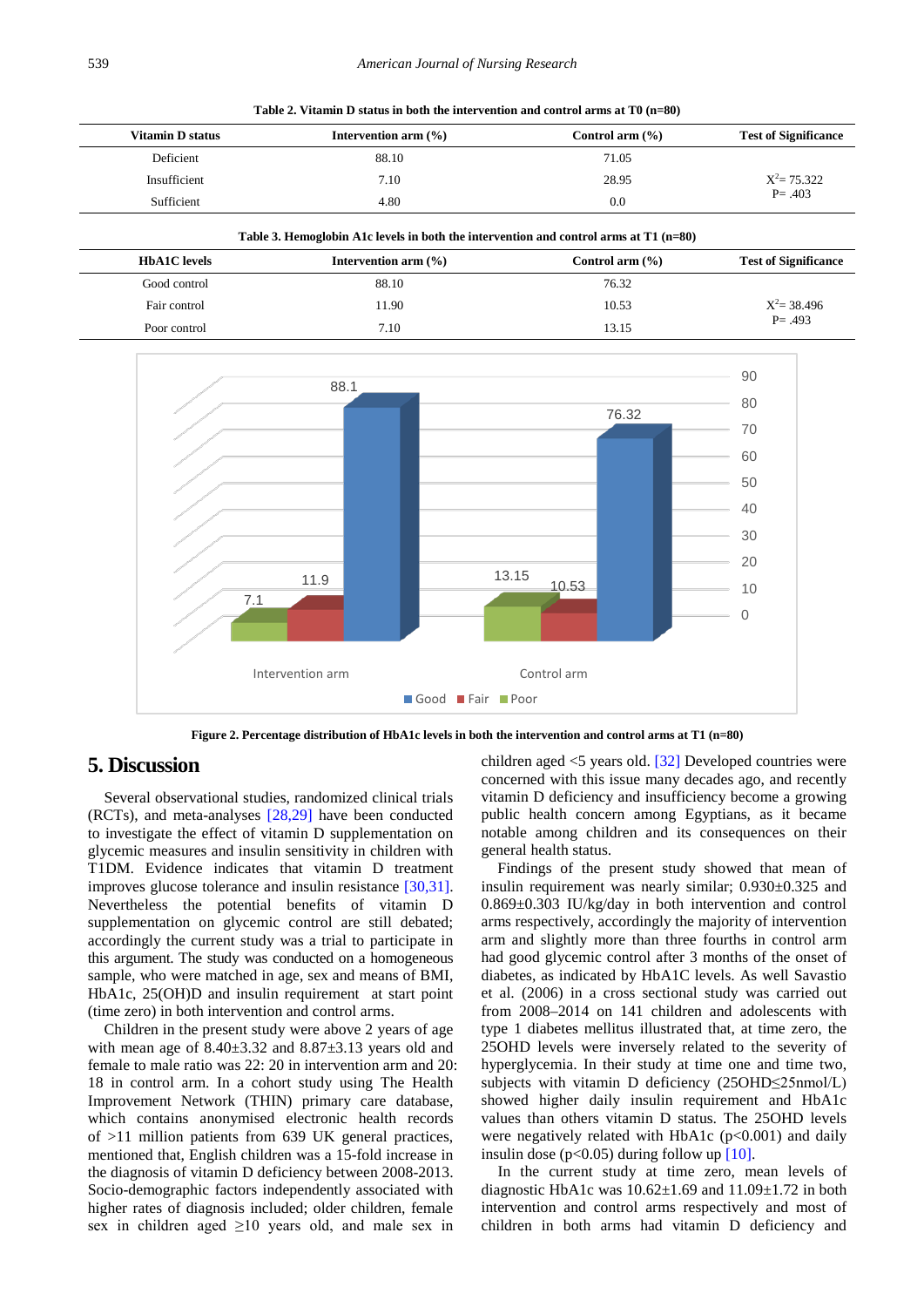insufficiency. While at time one (after 3 months) HbA1c mean in intervention arm was 6.78±1.94 compared with 7.03±1.83 in control arm. These findings were in the same line with Mohr, Garland, Gorham; Garland (2008) in their study on children aged <14 years during 1990--1994 in 51 regions worldwide observed that, there was greater incidence of type 1 diabetes with lower levels of vitamin D. [\[33\]](#page-7-17) As well Hypponen, Laara, Reunanen; Jarvelin (2001) in a cohort study in Oulu and Lapland, northern Finland, on 10,821 children during their first year of life found that children who took 2,000 IU of vitamin D daily were 80% less likely to develop type 1 diabetes. [\[34\]](#page-7-18) According to the present study, although there was no statistically significant deference between children received vitamin D and calcium supplementations and those who were not received them as regarding glycemic control, the result was clinically significant.

Furthermore a recent study in Egypt concluded that supplementation of vitamin D for 3 months in vitamin D deficient T1DM patients revealed that better glycemic control was achieved, albeit no reduction in insulin requirement. [\[7\]](#page-7-3) Another study from Iran illustrated that after receiving a mega dose of vitamin D3 intramuscularly; vitamin D deficient T1DM patients lowered their mean of HbA1c. [\[27\]](#page-7-13)

The present study declared no statistically significant difference in mean of BMI between the study two arms; intervention and control at the study start point, which converted to statistically significant difference after interference or after 3 months of vitamin D and calcium supplementation for diabetic children in the intervention arm. This was supported by Kumaratne, Early; Cisneros (2017) in a retrospective chart study about "Vitamin D deficiency and association with body mass index and lipid levels in Hispanic American Adolescents" that was carried out from February 2016 to August 2017 at a pediatric clinic in California on 264 adolescents aged 13 to 19 years. Their results presented that overweight and obese adolescents comprised 55.6% of the study sample and 33.9% of them were vitamin D deficient. The overweight or obese subjects in this sample were twice as likely to be vitamin D deficient as the underweight or healthy weight subjects [\[35\].](#page-7-19) This may be interpreted in the context of the fact that vitamin D insufficiency and excessive fat accumulation have mutually negative effects (i.e., the adipose tissue has an influence on the metabolism of vitamin D on the one hand, and its pathogenic role in the obesity development mechanisms on the other hand). Therefore, vitamin D and calcium supplementation improve this mutually dependent process leading to reduce body weight which reflected on the body mass index [\[36\].](#page-7-20)

Bizzarri's study was not confirmed the protective effect of vitamin D supplementation on β cells function in recent onset diabetes. [\[37\]](#page-7-21) Like that study, the treatment response of children with vitamin D deficiency and insufficiency in our results did not show significant difference with regard to diabetes control among children who received the study interference and their controls who did not receive (p-value= .493). From the researchers point of view the most important issues in diabetes control are to correctly calculate insulin requirement and to accurately comply with the treatment, diet and exercise regimens.

#### **Limitations of the study**

Our study was limited by number due to the high price of laboratory investigations, which also did not enable researchers to reinvestigate the status of 25 hydroxyvitamin D in the participants' serum after 3 months.

# **6. Conclusion**

A high incidence of vitamin D deficiency and insufficiency was found among Egyptian children with T1D in both the intervention and control arms. After 3 months of oral vitamin D3 and calcium supplementation, children with type 1 diabetes mellitus belonged to the intervention arm a little bit had better glycemic control than their control, as reflected by HbA1c mean difference levels, with no statistical significant difference detected between the study two arms. However, statistically insignificant difference in children's mean BMI between the intervention arm and control arms at time zero was converted at time one to be statistically significant difference.

## **Approach for Further Studies**

Another study to follow the pediatric patients with T1DM aims to investigate the impact of vitamin D supplementation on a possible change in insulin daily requirement dose is needed.

# **Acknowledgements**

The cooperation of the participants' children and their legal guardians (parents) in the study, as well as the laboratory's commitment are well recognized.

# **Conflicts of Interest Disclosure**

The authors declare no conflict of interest.

# **References**

- <span id="page-6-0"></span>[1] Katsarou, A., Gudbjörnsdottir, S., Rawshani, A., Dabelea, D., Bonifacio, E., Anderson, B. J., ... & Lernmark, Å. Type 1 diabetes mellitus. Nature reviews Disease primers, 3, 17016. 2017.
- <span id="page-6-1"></span>[2] Mayer-Davis, E. J., Kahkoska, A. R., Jefferies, C., Dabelea, D., Balde, N., Gong, C. X., ... & Craig, M. E. ISPAD Clinical Practice Consensus Guidelines 2018: Definition, epidemiology, and classification of diabetes in children and adolescents. *Pediatric diabetes*, *19*, 7-19. 2018.
- <span id="page-6-2"></span>[3] Daga, R. A., Laway, B. A., Shah, Z. A., Mir, S. A., Kotwal, S. K., & Zargar, A. H. High prevalence of vitamin D deficiency among newly diagnosed youth-onset diabetes mellitus in north India. *Arquivos Brasileiros de Endocrinologia & Metabologia*, *56*(7), 423-428. 2012.
- <span id="page-6-3"></span>[4] Franchi, B., Piazza, M., Sandri, M., Mazzei, F., Maffeis, C., & Boner, A. L. Vitamin D at the onset of type 1 diabetes in Italian children. *European journal of pediatrics*, *173*(4), 477-482. 2014.
- [5] Al-Daghri, N. M., Al-Attas, O. S., Alokail, M. S., Alkharfy, K. M., Yakout, S. M., Aljohani, N. J., ... & Alharbi, M. Lower vitamin D